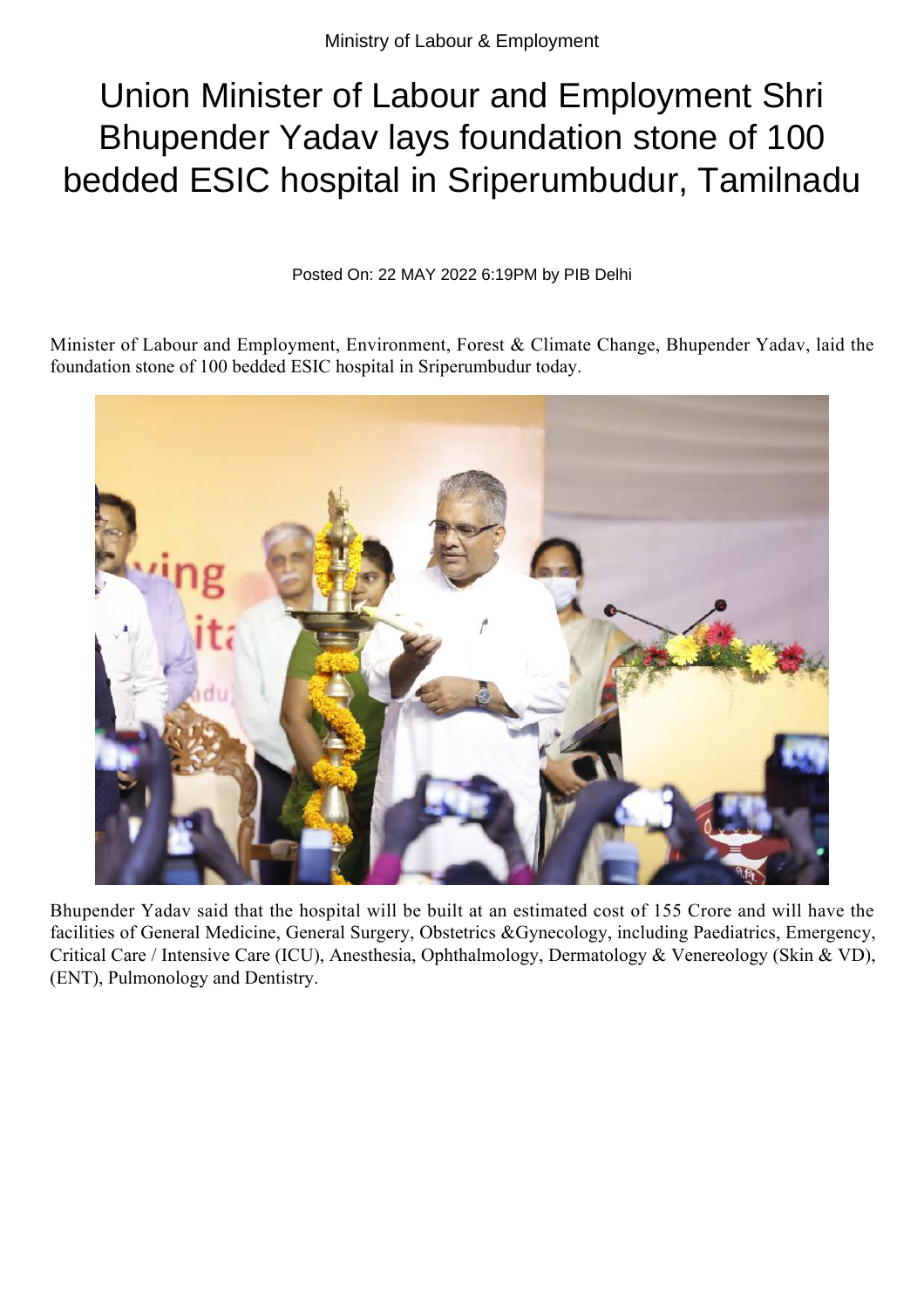

The minister said that in Tamilnadu, ESIC is catering to the medical needs of 38.26 lakhs Insured Persons and around 1.48 Crore beneficiaries.



"We also have One Medical College of ESIC at KK Nagar, Chennai having all the modern facilities. 125 MBBS students per year get the admission in this college. Out of which, 25 seats are reserved for wards of Insured Workers who belong to lower wage bracket of society," he added.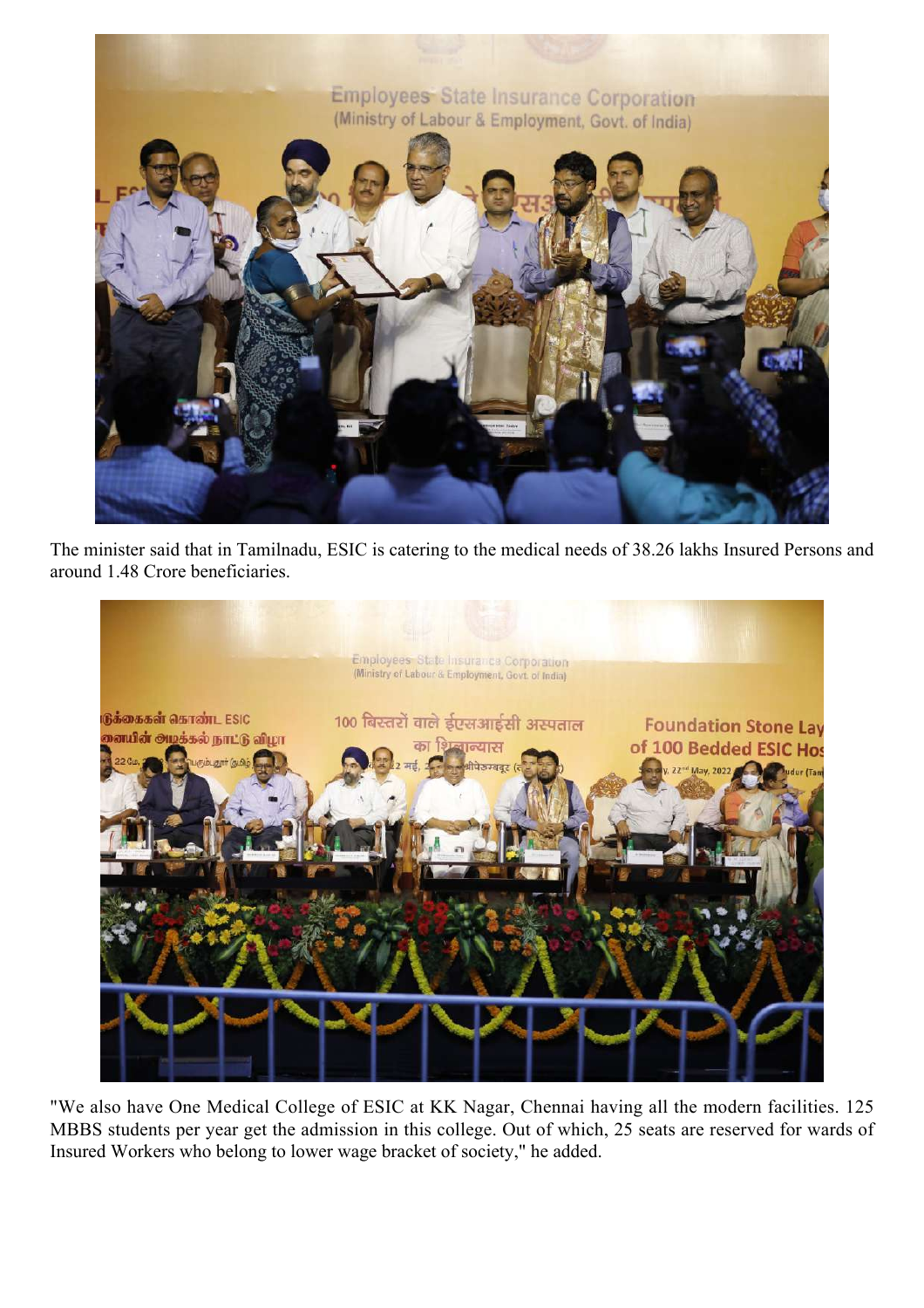

The minister further said,"Today, in Tamil Nadu, out of 38 districts,ESI Scheme has been implemented fully in 20 districts and partially in 16 districts."



"I am happy to share that today ESIC is providing medical benefits to 3.41 crore workers covered under the Act and their dependants i.e13.24 crore beneficiaries in total. From 393 districts in 2015, the services of ESIC have been expanded to 596 districts out of 744 districts across India," Bhupender Yadav said.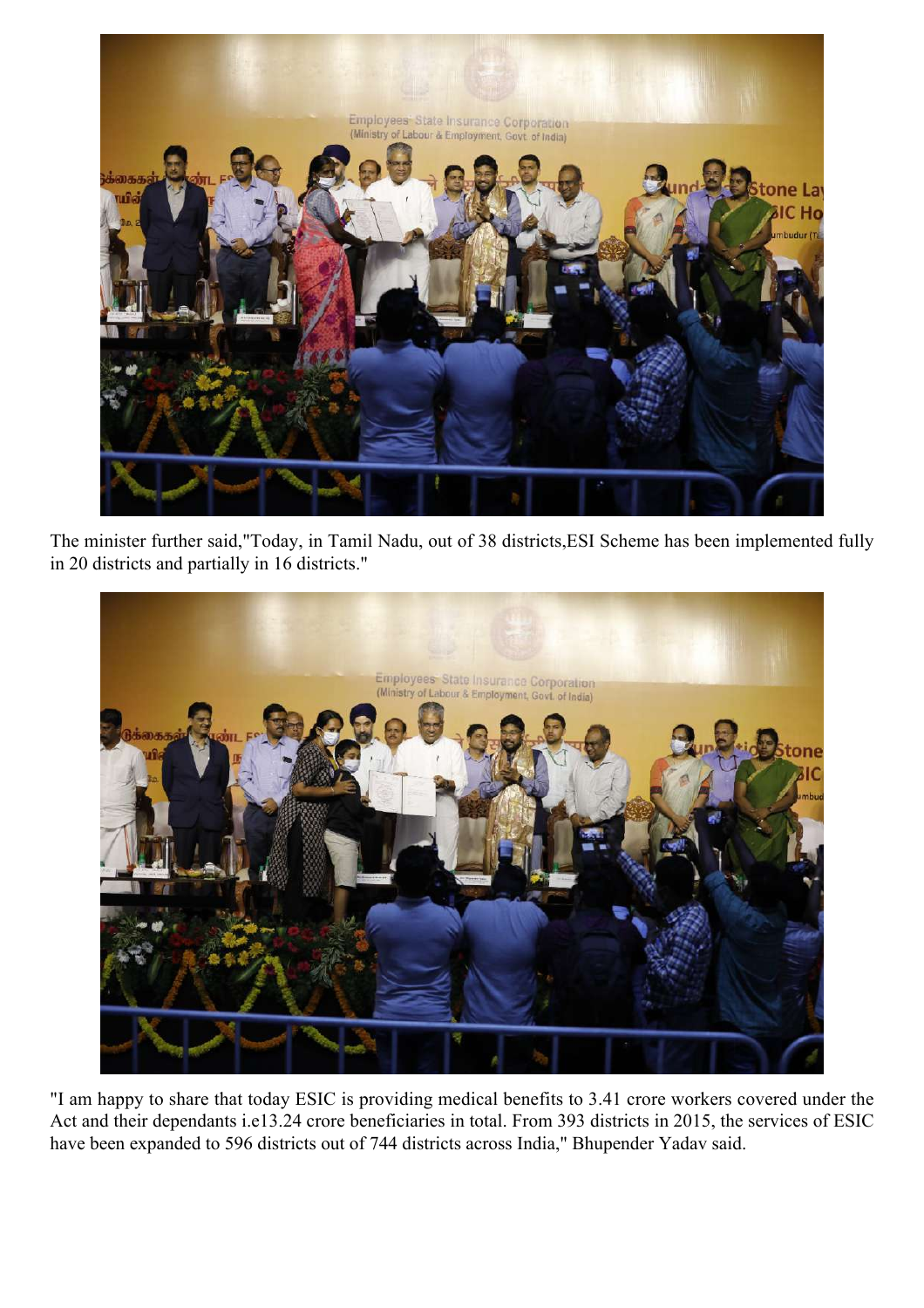

He further said,"Today, the Ministry of Labour and Employment, works with the spirit of "ShramevaJayate", whether it is the four labour codes, or towards ensuring social security for workers, or giving an identity to 28 crore unorganized workers through the E-shram card in just 8 months ot its launch. I am told, in Tamil Nadu alone around 75 lakh workers in the unorganized sector now have an E-shram card."



The minister added that in the last 8 years of Modi government with a 'Whole of Government approach', the poor, the beneficiaries have received their rightful due, they have witnessed benefits of welfare schemes getting credited in their accounts, without any commission, without any intermediaries.